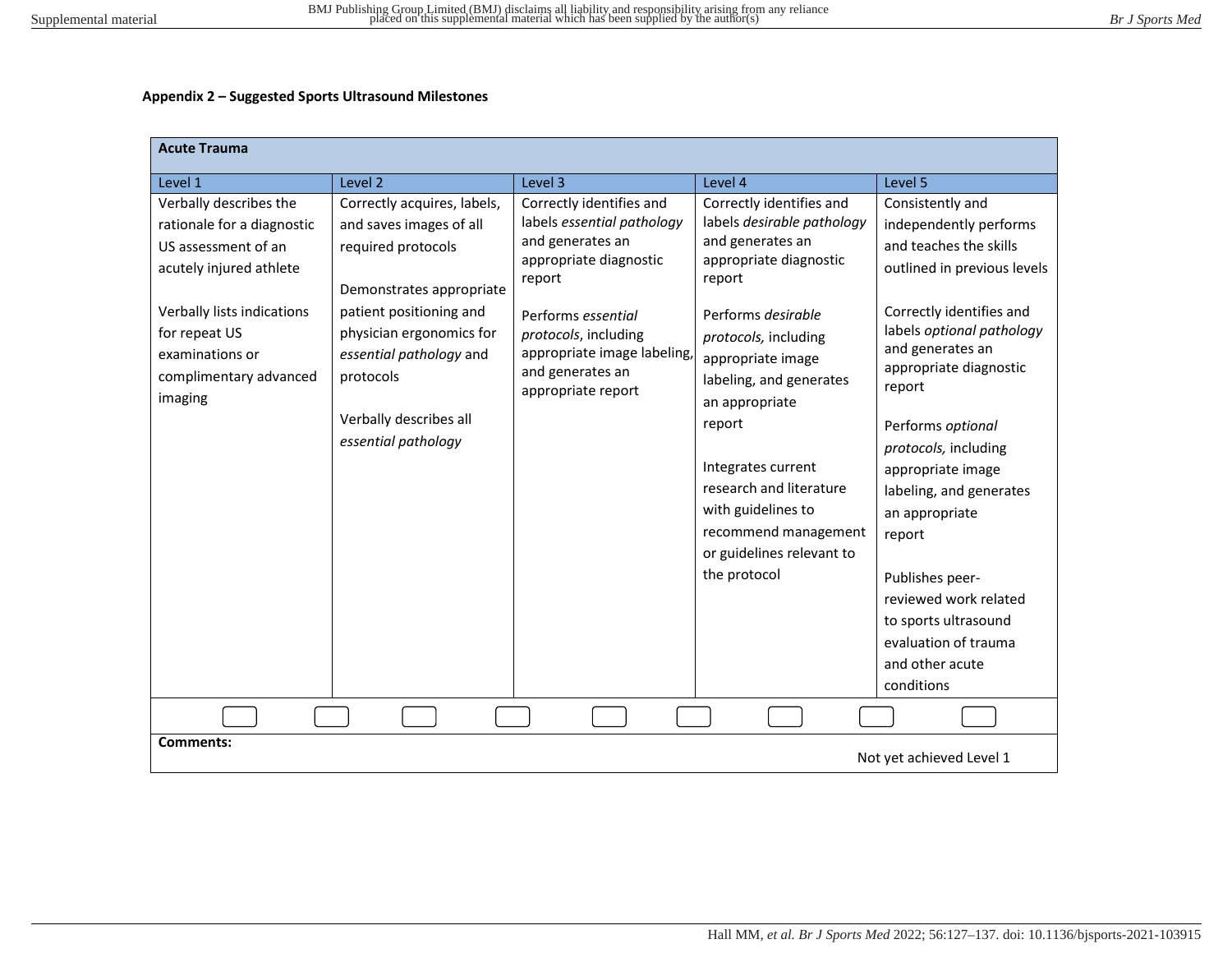| Shoulder (including neck, chest, and upper arm)                                                                                                                                                                                                                                              |                                                                                                                                                                                                                                                                      |                                                                                                                                                                                                                                                     |                                                                                                                                                                                                                                                                                                                                                                                                  |                                                                                                                                                                                                                                                                                                                                                                                                                                                 |  |  |
|----------------------------------------------------------------------------------------------------------------------------------------------------------------------------------------------------------------------------------------------------------------------------------------------|----------------------------------------------------------------------------------------------------------------------------------------------------------------------------------------------------------------------------------------------------------------------|-----------------------------------------------------------------------------------------------------------------------------------------------------------------------------------------------------------------------------------------------------|--------------------------------------------------------------------------------------------------------------------------------------------------------------------------------------------------------------------------------------------------------------------------------------------------------------------------------------------------------------------------------------------------|-------------------------------------------------------------------------------------------------------------------------------------------------------------------------------------------------------------------------------------------------------------------------------------------------------------------------------------------------------------------------------------------------------------------------------------------------|--|--|
| Level 1                                                                                                                                                                                                                                                                                      | Level 2                                                                                                                                                                                                                                                              | Level 3                                                                                                                                                                                                                                             | Level 4                                                                                                                                                                                                                                                                                                                                                                                          | Level 5                                                                                                                                                                                                                                                                                                                                                                                                                                         |  |  |
| Verbally describes the<br>indications for a diagnostic<br>US of the shoulder and lists<br>the structures needed to<br>be imaged during a<br>complete examination<br>Verbally describes the<br>indications, contra-<br>indications, risks and<br>benefits of US-guided<br>shoulder injections | Correctly acquires, labels,<br>and saves images of all<br>required structures<br>Demonstrates appropriate<br>patient positioning and<br>physician ergonomics for<br>both diagnostic and<br>procedural applications<br>Verbally describes all<br>essential procedures | Correctly identifies and<br>labels essential pathology<br>and generates an<br>appropriate diagnostic<br>report<br>Performs essential<br>procedures, including<br>appropriate image labeling,<br>and generates an<br>appropriate procedure<br>report | Correctly identifies and<br>labels desirable pathology<br>and generates an<br>appropriate diagnostic<br>report<br>Performs desirable<br>procedures, including<br>appropriate image<br>labeling, and generates<br>an appropriate<br>procedure report<br>Integrates current<br>research and literature<br>with guidelines to<br>recommend management<br>or guidelines relevant to<br>the procedure | Consistently and<br>independently performs<br>and teaches the skills<br>outlined in previous levels<br>Correctly identifies and<br>labels optional pathology<br>and generates an<br>appropriate diagnostic<br>report<br>Performs optional<br>procedures, including<br>appropriate image<br>labeling, and generates<br>an appropriate<br>procedure report<br>Publishes peer-<br>reviewed work related<br>to sports ultrasound of<br>the shoulder |  |  |
|                                                                                                                                                                                                                                                                                              |                                                                                                                                                                                                                                                                      |                                                                                                                                                                                                                                                     |                                                                                                                                                                                                                                                                                                                                                                                                  |                                                                                                                                                                                                                                                                                                                                                                                                                                                 |  |  |
| <b>Comments:</b><br>Not yet achieved Level 1                                                                                                                                                                                                                                                 |                                                                                                                                                                                                                                                                      |                                                                                                                                                                                                                                                     |                                                                                                                                                                                                                                                                                                                                                                                                  |                                                                                                                                                                                                                                                                                                                                                                                                                                                 |  |  |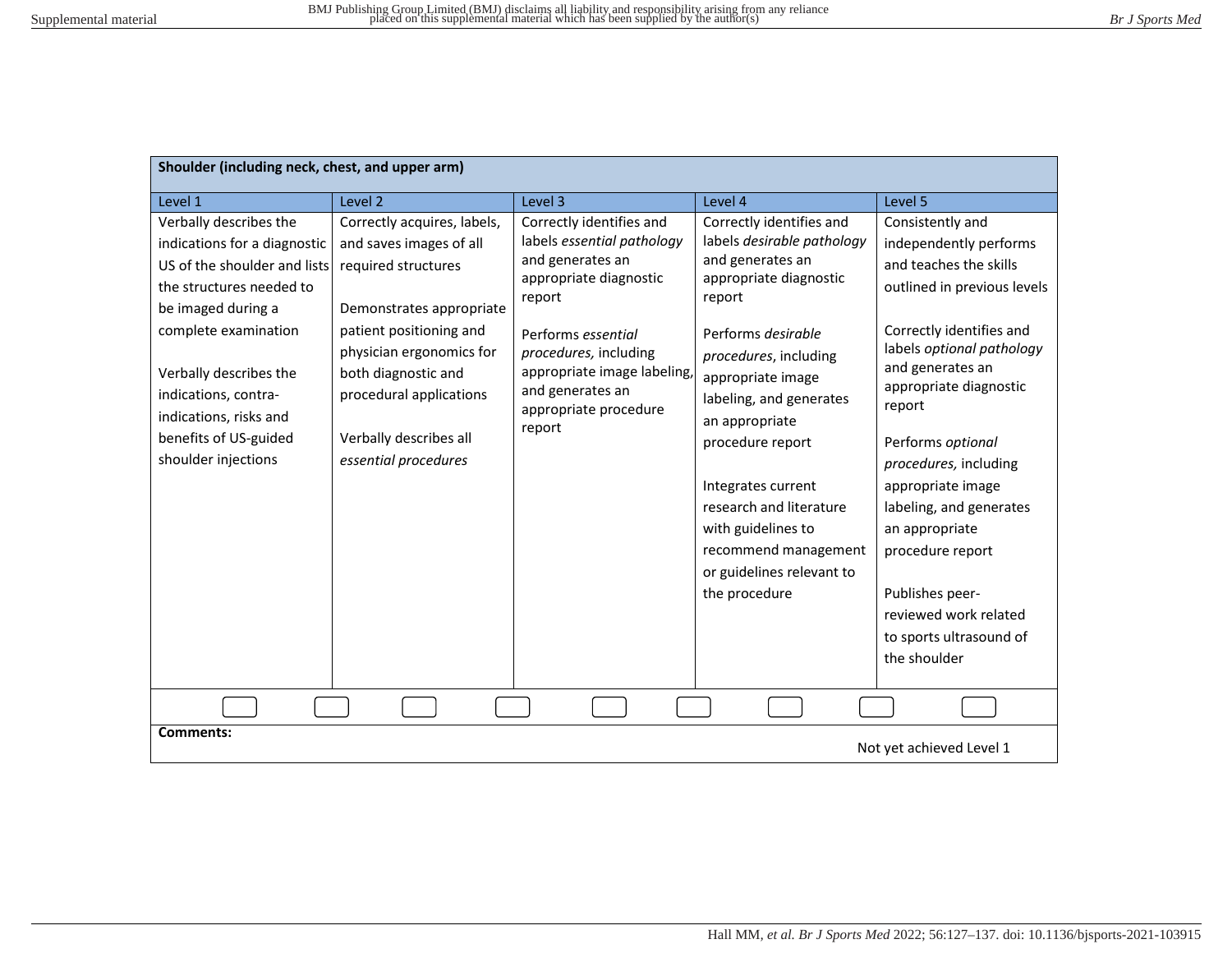| Elbow (anterior, medial, lateral, and posterior)                                                                                                                                                                                                                                       |                                                                                                                                                                                                                                                                      |                                                                                                                                                                                                                                                     |                                                                                                                                                                                                                                                                                                                                                                                                  |                                                                                                                                                                                                                                                                                                                                                                                                                                              |  |  |
|----------------------------------------------------------------------------------------------------------------------------------------------------------------------------------------------------------------------------------------------------------------------------------------|----------------------------------------------------------------------------------------------------------------------------------------------------------------------------------------------------------------------------------------------------------------------|-----------------------------------------------------------------------------------------------------------------------------------------------------------------------------------------------------------------------------------------------------|--------------------------------------------------------------------------------------------------------------------------------------------------------------------------------------------------------------------------------------------------------------------------------------------------------------------------------------------------------------------------------------------------|----------------------------------------------------------------------------------------------------------------------------------------------------------------------------------------------------------------------------------------------------------------------------------------------------------------------------------------------------------------------------------------------------------------------------------------------|--|--|
| Level 1                                                                                                                                                                                                                                                                                | Level <sub>2</sub>                                                                                                                                                                                                                                                   | Level 3                                                                                                                                                                                                                                             | Level 4                                                                                                                                                                                                                                                                                                                                                                                          | Level 5                                                                                                                                                                                                                                                                                                                                                                                                                                      |  |  |
| Verbally describes the<br>indications for a diagnostic<br>US of the elbow and lists<br>the structures needed to<br>be imaged during a<br>complete examination<br>Verbally describes the<br>indications, contra-<br>indications, risks and<br>benefits of US-guided<br>elbow injections | Correctly acquires, labels,<br>and saves images of all<br>required structures<br>Demonstrates appropriate<br>patient positioning and<br>physician ergonomics for<br>both diagnostic and<br>procedural applications<br>Verbally describes all<br>essential procedures | Correctly identifies and<br>labels essential pathology<br>and generates an<br>appropriate diagnostic<br>report<br>Performs essential<br>procedures, including<br>appropriate image labeling,<br>and generates an<br>appropriate procedure<br>report | Correctly identifies and<br>labels desirable pathology<br>and generates an<br>appropriate diagnostic<br>report<br>Performs desirable<br>procedures, including<br>appropriate image<br>labeling, and generates<br>an appropriate<br>procedure report<br>Integrates current<br>research and literature<br>with guidelines to<br>recommend management<br>or guidelines relevant to<br>the procedure | Consistently and<br>independently performs<br>and teaches the skills<br>outlined in previous levels<br>Correctly identifies and<br>labels optional pathology<br>and generates an<br>appropriate diagnostic<br>report<br>Performs optional<br>procedures, including<br>appropriate image<br>labeling, and generates<br>an appropriate<br>procedure report<br>Publishes peer-<br>reviewed work related<br>to sports ultrasound of<br>the elbow |  |  |
|                                                                                                                                                                                                                                                                                        |                                                                                                                                                                                                                                                                      |                                                                                                                                                                                                                                                     |                                                                                                                                                                                                                                                                                                                                                                                                  |                                                                                                                                                                                                                                                                                                                                                                                                                                              |  |  |
| <b>Comments:</b><br>Not yet achieved Level 1                                                                                                                                                                                                                                           |                                                                                                                                                                                                                                                                      |                                                                                                                                                                                                                                                     |                                                                                                                                                                                                                                                                                                                                                                                                  |                                                                                                                                                                                                                                                                                                                                                                                                                                              |  |  |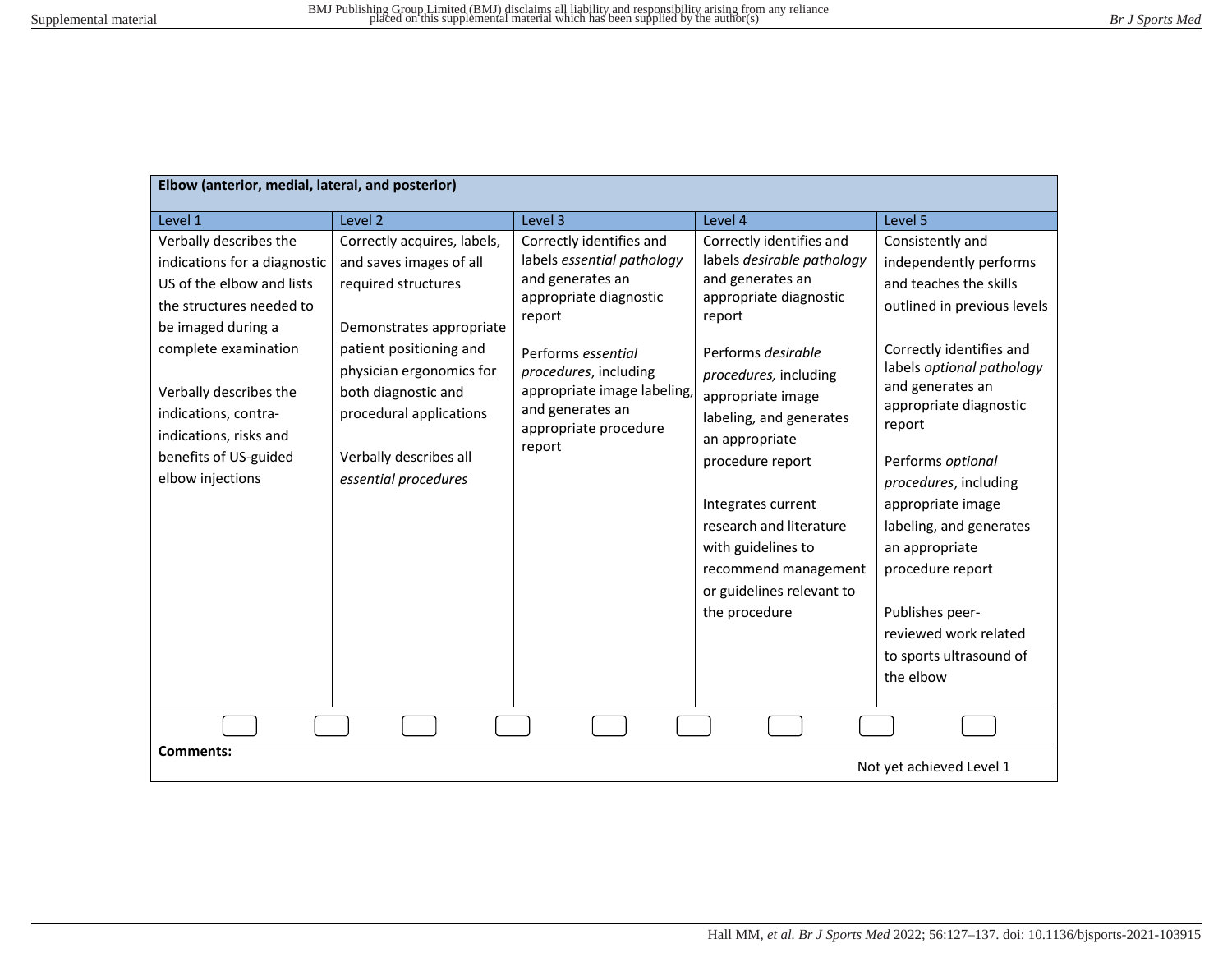| <b>Wrist (volar and dorsal)</b>                                                                                                                                                                                                                                                        |                                                                                                                                                                                                                                                                      |                                                                                                                                                                                                                                                     |                                                                                                                                                                                                                                                                                                                                                                                                  |                                                                                                                                                                                                                                                                                                                                                                                                                                              |
|----------------------------------------------------------------------------------------------------------------------------------------------------------------------------------------------------------------------------------------------------------------------------------------|----------------------------------------------------------------------------------------------------------------------------------------------------------------------------------------------------------------------------------------------------------------------|-----------------------------------------------------------------------------------------------------------------------------------------------------------------------------------------------------------------------------------------------------|--------------------------------------------------------------------------------------------------------------------------------------------------------------------------------------------------------------------------------------------------------------------------------------------------------------------------------------------------------------------------------------------------|----------------------------------------------------------------------------------------------------------------------------------------------------------------------------------------------------------------------------------------------------------------------------------------------------------------------------------------------------------------------------------------------------------------------------------------------|
| Level 1                                                                                                                                                                                                                                                                                | Level <sub>2</sub>                                                                                                                                                                                                                                                   | Level 3                                                                                                                                                                                                                                             | Level 4                                                                                                                                                                                                                                                                                                                                                                                          | Level 5                                                                                                                                                                                                                                                                                                                                                                                                                                      |
| Verbally describes the<br>indications for a diagnostic<br>US of the wrist and lists the<br>structures needed to be<br>imaged during a complete<br>examination<br>Verbally describes the<br>indications, contra-<br>indications, risks and<br>benefits of US-guided<br>wrist injections | Correctly acquires, labels,<br>and saves images of all<br>required structures<br>Demonstrates appropriate<br>patient positioning and<br>physician ergonomics for<br>both diagnostic and<br>procedural applications<br>Verbally describes all<br>essential procedures | Correctly identifies and<br>labels essential pathology<br>and generates an<br>appropriate diagnostic<br>report<br>Performs essential<br>procedures, including<br>appropriate image labeling,<br>and generates an<br>appropriate procedure<br>report | Correctly identifies and<br>labels desirable pathology<br>and generates an<br>appropriate diagnostic<br>report<br>Performs desirable<br>procedures, including<br>appropriate image<br>labeling, and generates<br>an appropriate<br>procedure report<br>Integrates current<br>research and literature<br>with guidelines to<br>recommend management<br>or guidelines relevant to<br>the procedure | Consistently and<br>independently performs<br>and teaches the skills<br>outlined in previous levels<br>Correctly identifies and<br>labels optional pathology<br>and generates an<br>appropriate diagnostic<br>report<br>Performs optional<br>procedures, including<br>appropriate image<br>labeling, and generates<br>an appropriate<br>procedure report<br>Publishes peer-<br>reviewed work related<br>to sports ultrasound of<br>the wrist |
|                                                                                                                                                                                                                                                                                        |                                                                                                                                                                                                                                                                      |                                                                                                                                                                                                                                                     |                                                                                                                                                                                                                                                                                                                                                                                                  |                                                                                                                                                                                                                                                                                                                                                                                                                                              |
| <b>Comments:</b>                                                                                                                                                                                                                                                                       |                                                                                                                                                                                                                                                                      |                                                                                                                                                                                                                                                     |                                                                                                                                                                                                                                                                                                                                                                                                  | Not yet achieved Level 1                                                                                                                                                                                                                                                                                                                                                                                                                     |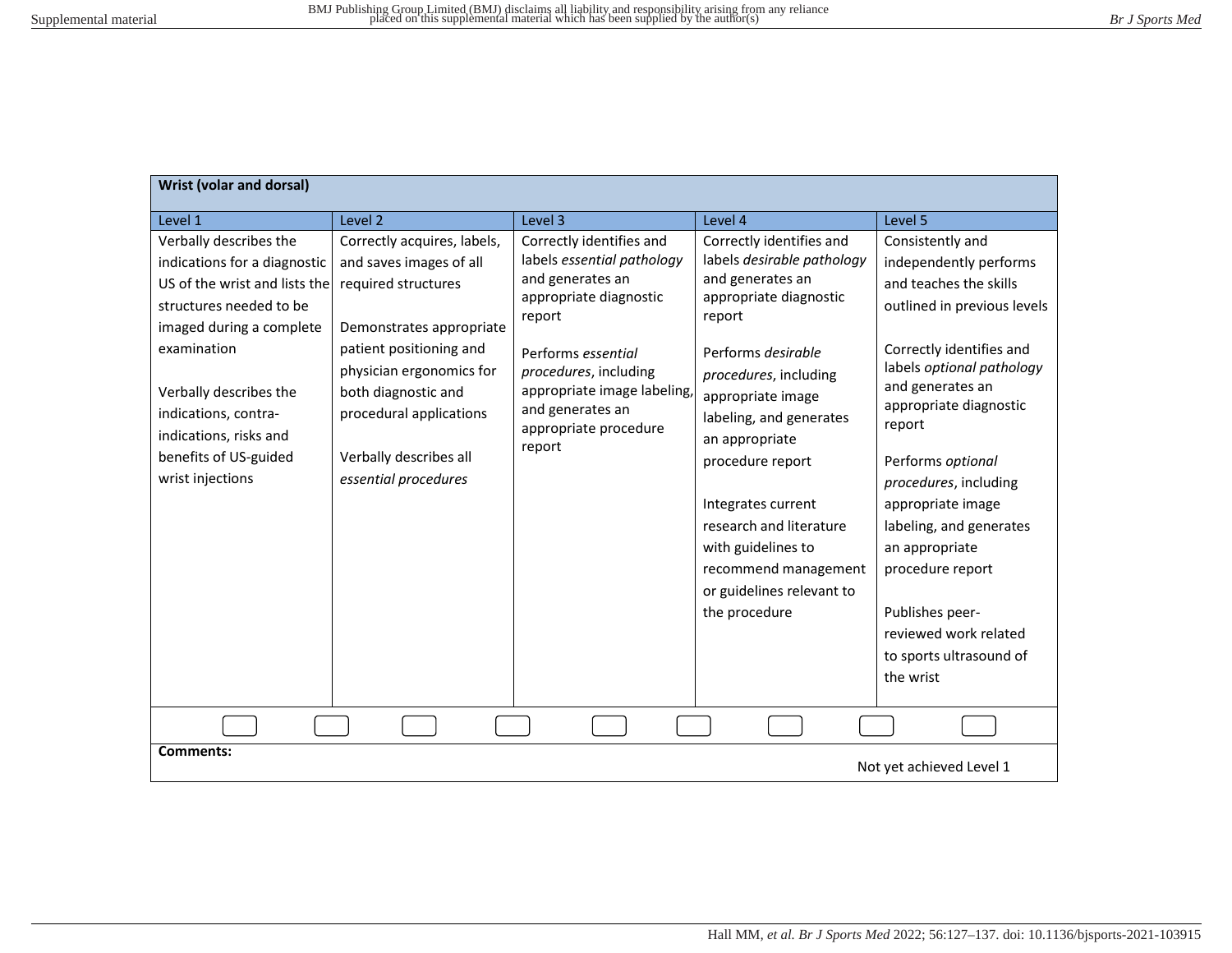| <b>Hand and Finger</b>                                                                                                                                                                                                                                                                                        |                                                                                                                                                                                                                                                                      |                                                                                                                                                                                                                                                     |                                                                                                                                                                                                                                                                                                                                                                                                  |                                                                                                                                                                                                                                                                                                                                                                                                                                                        |
|---------------------------------------------------------------------------------------------------------------------------------------------------------------------------------------------------------------------------------------------------------------------------------------------------------------|----------------------------------------------------------------------------------------------------------------------------------------------------------------------------------------------------------------------------------------------------------------------|-----------------------------------------------------------------------------------------------------------------------------------------------------------------------------------------------------------------------------------------------------|--------------------------------------------------------------------------------------------------------------------------------------------------------------------------------------------------------------------------------------------------------------------------------------------------------------------------------------------------------------------------------------------------|--------------------------------------------------------------------------------------------------------------------------------------------------------------------------------------------------------------------------------------------------------------------------------------------------------------------------------------------------------------------------------------------------------------------------------------------------------|
| Level 1                                                                                                                                                                                                                                                                                                       | Level <sub>2</sub>                                                                                                                                                                                                                                                   | Level 3                                                                                                                                                                                                                                             | Level 4                                                                                                                                                                                                                                                                                                                                                                                          | Level 5                                                                                                                                                                                                                                                                                                                                                                                                                                                |
| Verbally describes the<br>indications for a diagnostic<br>US of the hand and finger<br>and lists the structures<br>needed to be imaged<br>during a complete<br>examination<br>Verbally describes the<br>indications, contra-<br>indications, risks and<br>benefits of US-guided<br>hand and finger injections | Correctly acquires, labels,<br>and saves images of all<br>required structures<br>Demonstrates appropriate<br>patient positioning and<br>physician ergonomics for<br>both diagnostic and<br>procedural applications<br>Verbally describes all<br>essential procedures | Correctly identifies and<br>labels essential pathology<br>and generates an<br>appropriate diagnostic<br>report<br>Performs essential<br>procedures, including<br>appropriate image labeling,<br>and generates an<br>appropriate procedure<br>report | Correctly identifies and<br>labels desirable pathology<br>and generates an<br>appropriate diagnostic<br>report<br>Performs desirable<br>procedures, including<br>appropriate image<br>labeling, and generates<br>an appropriate<br>procedure report<br>Integrates current<br>research and literature<br>with guidelines to<br>recommend management<br>or guidelines relevant to<br>the procedure | Consistently and<br>independently performs<br>and teaches the skills<br>outlined in previous levels<br>Correctly identifies and<br>labels optional pathology<br>and generates an<br>appropriate diagnostic<br>report<br>Performs optional<br>procedures, including<br>appropriate image<br>labeling, and generates<br>an appropriate<br>procedure report<br>Publishes peer-<br>reviewed work related<br>to sports ultrasound of<br>the hand and finger |
|                                                                                                                                                                                                                                                                                                               |                                                                                                                                                                                                                                                                      |                                                                                                                                                                                                                                                     |                                                                                                                                                                                                                                                                                                                                                                                                  |                                                                                                                                                                                                                                                                                                                                                                                                                                                        |
| <b>Comments:</b>                                                                                                                                                                                                                                                                                              |                                                                                                                                                                                                                                                                      |                                                                                                                                                                                                                                                     |                                                                                                                                                                                                                                                                                                                                                                                                  | Not yet achieved Level 1                                                                                                                                                                                                                                                                                                                                                                                                                               |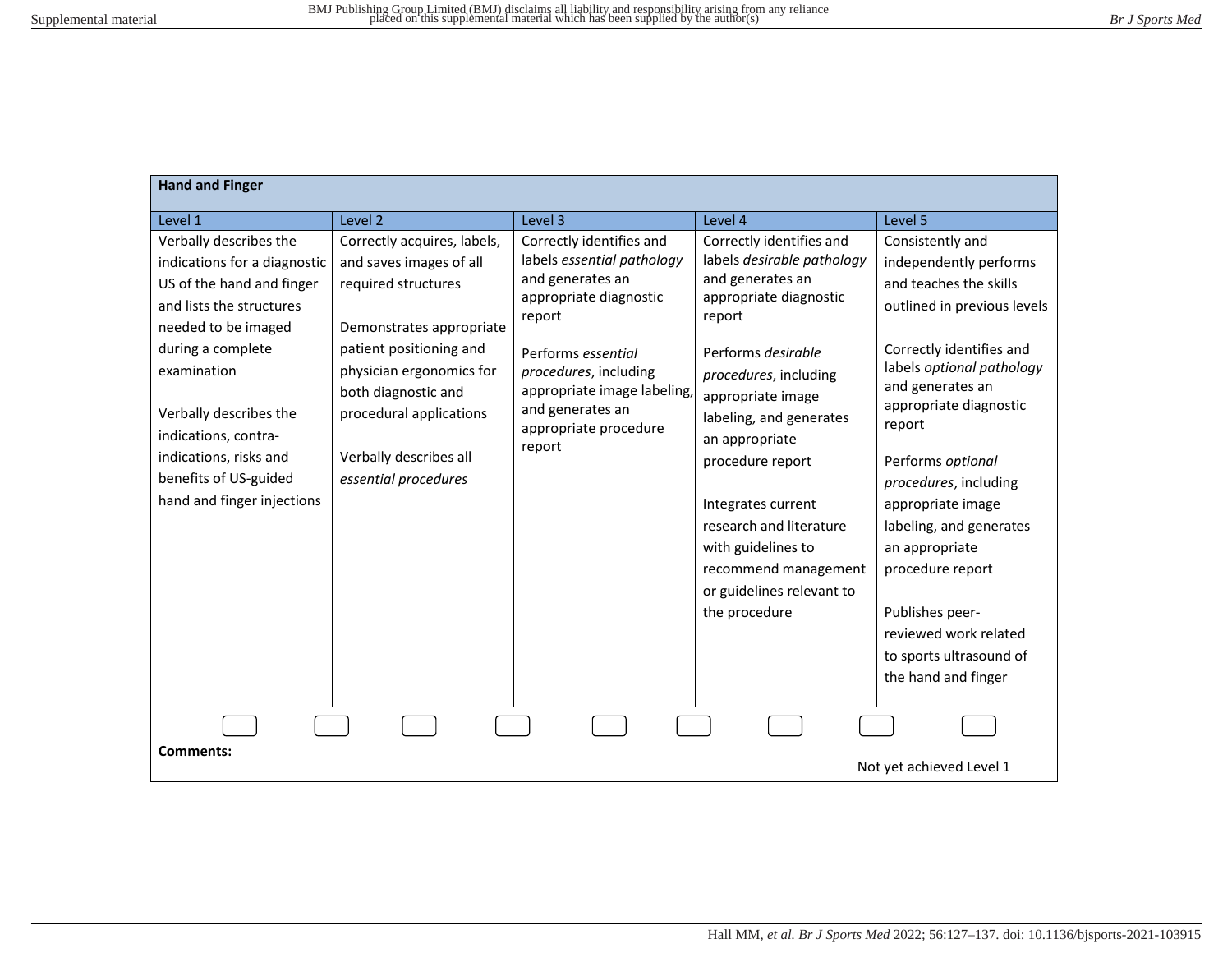| Hip (anterior, medial, lateral, and posterior)                                                                                                                                                                                                                                     |                                                                                                                                                                                                                                                                      |                                                                                                                                                                                                                                                     |                                                                                                                                                                                                                                                                                                                                                                                                  |                                                                                                                                                                                                                                                                                                                                                                                                                                            |  |  |  |
|------------------------------------------------------------------------------------------------------------------------------------------------------------------------------------------------------------------------------------------------------------------------------------|----------------------------------------------------------------------------------------------------------------------------------------------------------------------------------------------------------------------------------------------------------------------|-----------------------------------------------------------------------------------------------------------------------------------------------------------------------------------------------------------------------------------------------------|--------------------------------------------------------------------------------------------------------------------------------------------------------------------------------------------------------------------------------------------------------------------------------------------------------------------------------------------------------------------------------------------------|--------------------------------------------------------------------------------------------------------------------------------------------------------------------------------------------------------------------------------------------------------------------------------------------------------------------------------------------------------------------------------------------------------------------------------------------|--|--|--|
| Level 1                                                                                                                                                                                                                                                                            | Level 2                                                                                                                                                                                                                                                              | Level 3                                                                                                                                                                                                                                             | Level 4                                                                                                                                                                                                                                                                                                                                                                                          | Level 5                                                                                                                                                                                                                                                                                                                                                                                                                                    |  |  |  |
| Verbally describes the<br>indications for a diagnostic<br>US of the hip and lists the<br>structures needed to be<br>imaged during a complete<br>examination<br>Verbally describes the<br>indications, contra-<br>indications, risks and<br>benefits of US-guided hip<br>injections | Correctly acquires, labels,<br>and saves images of all<br>required structures<br>Demonstrates appropriate<br>patient positioning and<br>physician ergonomics for<br>both diagnostic and<br>procedural applications<br>Verbally describes all<br>essential procedures | Correctly identifies and<br>labels essential pathology<br>and generates an<br>appropriate diagnostic<br>report<br>Performs essential<br>procedures, including<br>appropriate image labeling,<br>and generates an<br>appropriate procedure<br>report | Correctly identifies and<br>labels desirable pathology<br>and generates an<br>appropriate diagnostic<br>report<br>Performs desirable<br>procedures, including<br>appropriate image<br>labeling, and generates<br>an appropriate<br>procedure report<br>Integrates current<br>research and literature<br>with guidelines to<br>recommend management<br>or guidelines relevant to<br>the procedure | Consistently and<br>independently performs<br>and teaches the skills<br>outlined in previous levels<br>Correctly identifies and<br>labels optional pathology<br>and generates an<br>appropriate diagnostic<br>report<br>Performs optional<br>procedures, including<br>appropriate image<br>labeling, and generates<br>an appropriate<br>procedure report<br>Publishes peer-<br>reviewed work related<br>to sports ultrasound of<br>the hip |  |  |  |
|                                                                                                                                                                                                                                                                                    |                                                                                                                                                                                                                                                                      |                                                                                                                                                                                                                                                     |                                                                                                                                                                                                                                                                                                                                                                                                  |                                                                                                                                                                                                                                                                                                                                                                                                                                            |  |  |  |
| <b>Comments:</b><br>Not yet achieved Level 1                                                                                                                                                                                                                                       |                                                                                                                                                                                                                                                                      |                                                                                                                                                                                                                                                     |                                                                                                                                                                                                                                                                                                                                                                                                  |                                                                                                                                                                                                                                                                                                                                                                                                                                            |  |  |  |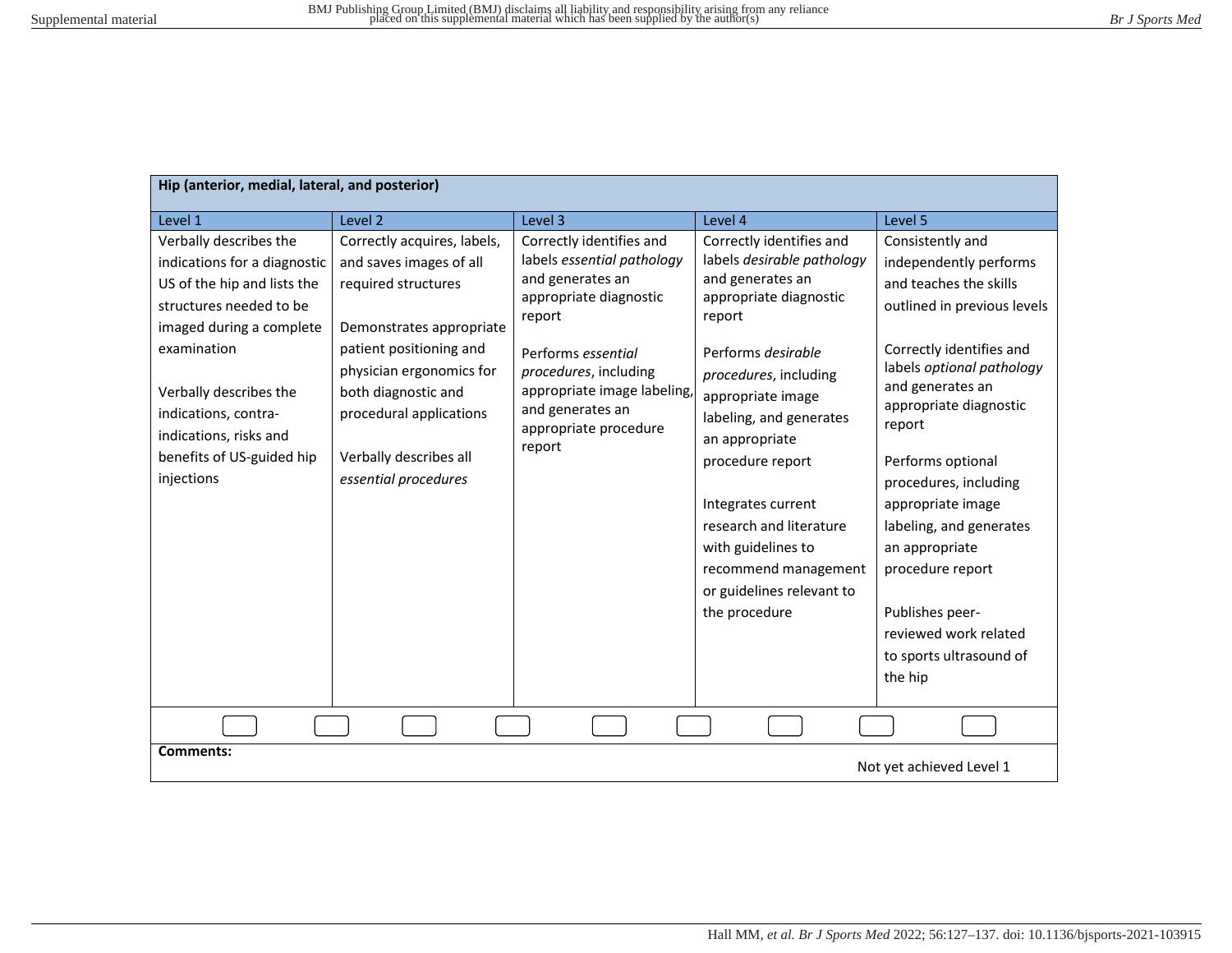| Thigh (anterior, medial, and posterior)                                                                                                                                                                                                                                                |                                                                                                                                                                                                                                                                      |                                                                                                                                                                                                                                                     |                                                                                                                                                                                                                                                                                                                                                                                                  |                                                                                                                                                                                                                                                                                                                                                                                                                                              |  |  |  |
|----------------------------------------------------------------------------------------------------------------------------------------------------------------------------------------------------------------------------------------------------------------------------------------|----------------------------------------------------------------------------------------------------------------------------------------------------------------------------------------------------------------------------------------------------------------------|-----------------------------------------------------------------------------------------------------------------------------------------------------------------------------------------------------------------------------------------------------|--------------------------------------------------------------------------------------------------------------------------------------------------------------------------------------------------------------------------------------------------------------------------------------------------------------------------------------------------------------------------------------------------|----------------------------------------------------------------------------------------------------------------------------------------------------------------------------------------------------------------------------------------------------------------------------------------------------------------------------------------------------------------------------------------------------------------------------------------------|--|--|--|
| Level 1                                                                                                                                                                                                                                                                                | Level <sub>2</sub>                                                                                                                                                                                                                                                   | Level 3                                                                                                                                                                                                                                             | Level 4                                                                                                                                                                                                                                                                                                                                                                                          | Level 5                                                                                                                                                                                                                                                                                                                                                                                                                                      |  |  |  |
| Verbally describes the<br>indications for a diagnostic<br>US of the thigh and lists the<br>structures needed to be<br>imaged during a complete<br>examination<br>Verbally describes the<br>indications, contra-<br>indications, risks and<br>benefits of US-guided<br>thigh injections | Correctly acquires, labels,<br>and saves images of all<br>required structures<br>Demonstrates appropriate<br>patient positioning and<br>physician ergonomics for<br>both diagnostic and<br>procedural applications<br>Verbally describes all<br>essential procedures | Correctly identifies and<br>labels essential pathology<br>and generates an<br>appropriate diagnostic<br>report<br>Performs essential<br>procedures, including<br>appropriate image labeling,<br>and generates an<br>appropriate procedure<br>report | Correctly identifies and<br>labels desirable pathology<br>and generates an<br>appropriate diagnostic<br>report<br>Performs desirable<br>procedures, including<br>appropriate image<br>labeling, and generates<br>an appropriate<br>procedure report<br>Integrates current<br>research and literature<br>with guidelines to<br>recommend management<br>or guidelines relevant to<br>the procedure | Consistently and<br>independently performs<br>and teaches the skills<br>outlined in previous levels<br>Correctly identifies and<br>labels optional pathology<br>and generates an<br>appropriate diagnostic<br>report<br>Performs optional<br>procedures, including<br>appropriate image<br>labeling, and generates<br>an appropriate<br>procedure report<br>Publishes peer-<br>reviewed work related<br>to sports ultrasound of<br>the thigh |  |  |  |
|                                                                                                                                                                                                                                                                                        |                                                                                                                                                                                                                                                                      |                                                                                                                                                                                                                                                     |                                                                                                                                                                                                                                                                                                                                                                                                  |                                                                                                                                                                                                                                                                                                                                                                                                                                              |  |  |  |
| <b>Comments:</b><br>Not yet achieved Level 1                                                                                                                                                                                                                                           |                                                                                                                                                                                                                                                                      |                                                                                                                                                                                                                                                     |                                                                                                                                                                                                                                                                                                                                                                                                  |                                                                                                                                                                                                                                                                                                                                                                                                                                              |  |  |  |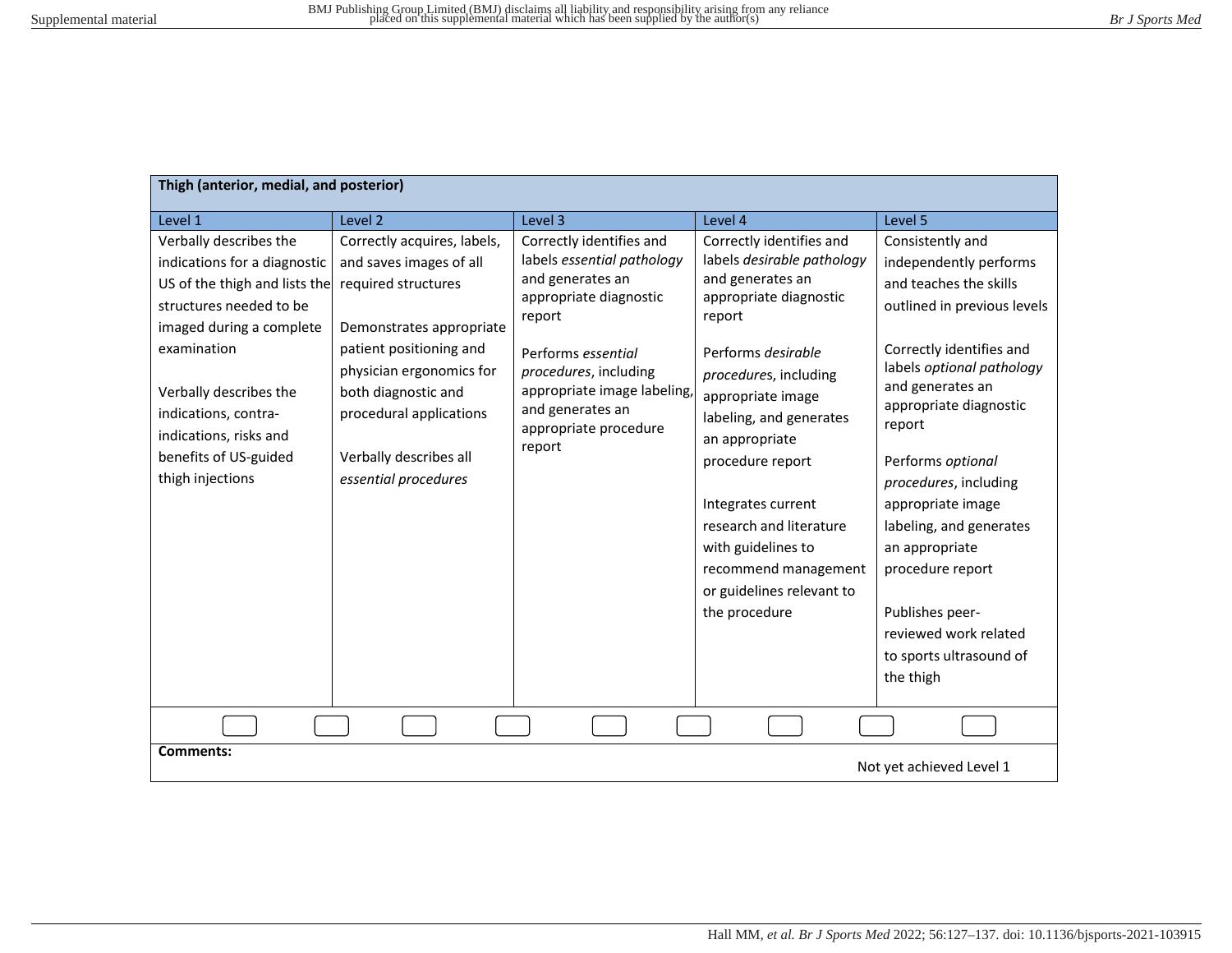| Knee (anterior, medial, lateral, and posterior)                                                                                                                                                                                                                                      |                                                                                                                                                                                                                                                                      |                                                                                                                                                                                                                                                     |                                                                                                                                                                                                                                                                                                                                                                                                  |                                                                                                                                                                                                                                                                                                                                                                                                                                             |  |  |
|--------------------------------------------------------------------------------------------------------------------------------------------------------------------------------------------------------------------------------------------------------------------------------------|----------------------------------------------------------------------------------------------------------------------------------------------------------------------------------------------------------------------------------------------------------------------|-----------------------------------------------------------------------------------------------------------------------------------------------------------------------------------------------------------------------------------------------------|--------------------------------------------------------------------------------------------------------------------------------------------------------------------------------------------------------------------------------------------------------------------------------------------------------------------------------------------------------------------------------------------------|---------------------------------------------------------------------------------------------------------------------------------------------------------------------------------------------------------------------------------------------------------------------------------------------------------------------------------------------------------------------------------------------------------------------------------------------|--|--|
| Level 1                                                                                                                                                                                                                                                                              | Level <sub>2</sub>                                                                                                                                                                                                                                                   | Level 3                                                                                                                                                                                                                                             | Level 4                                                                                                                                                                                                                                                                                                                                                                                          | Level 5                                                                                                                                                                                                                                                                                                                                                                                                                                     |  |  |
| Verbally describes the<br>indications for a diagnostic<br>US of the knee and lists the<br>structures needed to be<br>imaged during a complete<br>examination<br>Verbally describes the<br>indications, contra-<br>indications, risks and<br>benefits of US-guided<br>knee injections | Correctly acquires, labels,<br>and saves images of all<br>required structures<br>Demonstrates appropriate<br>patient positioning and<br>physician ergonomics for<br>both diagnostic and<br>procedural applications<br>Verbally describes all<br>essential procedures | Correctly identifies and<br>labels essential pathology<br>and generates an<br>appropriate diagnostic<br>report<br>Performs essential<br>procedures, including<br>appropriate image labeling,<br>and generates an<br>appropriate procedure<br>report | Correctly identifies and<br>labels desirable pathology<br>and generates an<br>appropriate diagnostic<br>report<br>Performs desirable<br>procedures, including<br>appropriate image<br>labeling, and generates<br>an appropriate<br>procedure report<br>Integrates current<br>research and literature<br>with guidelines to<br>recommend management<br>or guidelines relevant to<br>the procedure | Consistently and<br>independently performs<br>and teaches the skills<br>outlined in previous levels<br>Correctly identifies and<br>labels optional pathology<br>and generates an<br>appropriate diagnostic<br>report<br>Performs optional<br>procedures, including<br>appropriate image<br>labeling, and generates<br>an appropriate<br>procedure report<br>Publishes peer-<br>reviewed work related<br>to sports ultrasound of<br>the knee |  |  |
|                                                                                                                                                                                                                                                                                      |                                                                                                                                                                                                                                                                      |                                                                                                                                                                                                                                                     |                                                                                                                                                                                                                                                                                                                                                                                                  |                                                                                                                                                                                                                                                                                                                                                                                                                                             |  |  |
| <b>Comments:</b><br>Not yet achieved Level 1                                                                                                                                                                                                                                         |                                                                                                                                                                                                                                                                      |                                                                                                                                                                                                                                                     |                                                                                                                                                                                                                                                                                                                                                                                                  |                                                                                                                                                                                                                                                                                                                                                                                                                                             |  |  |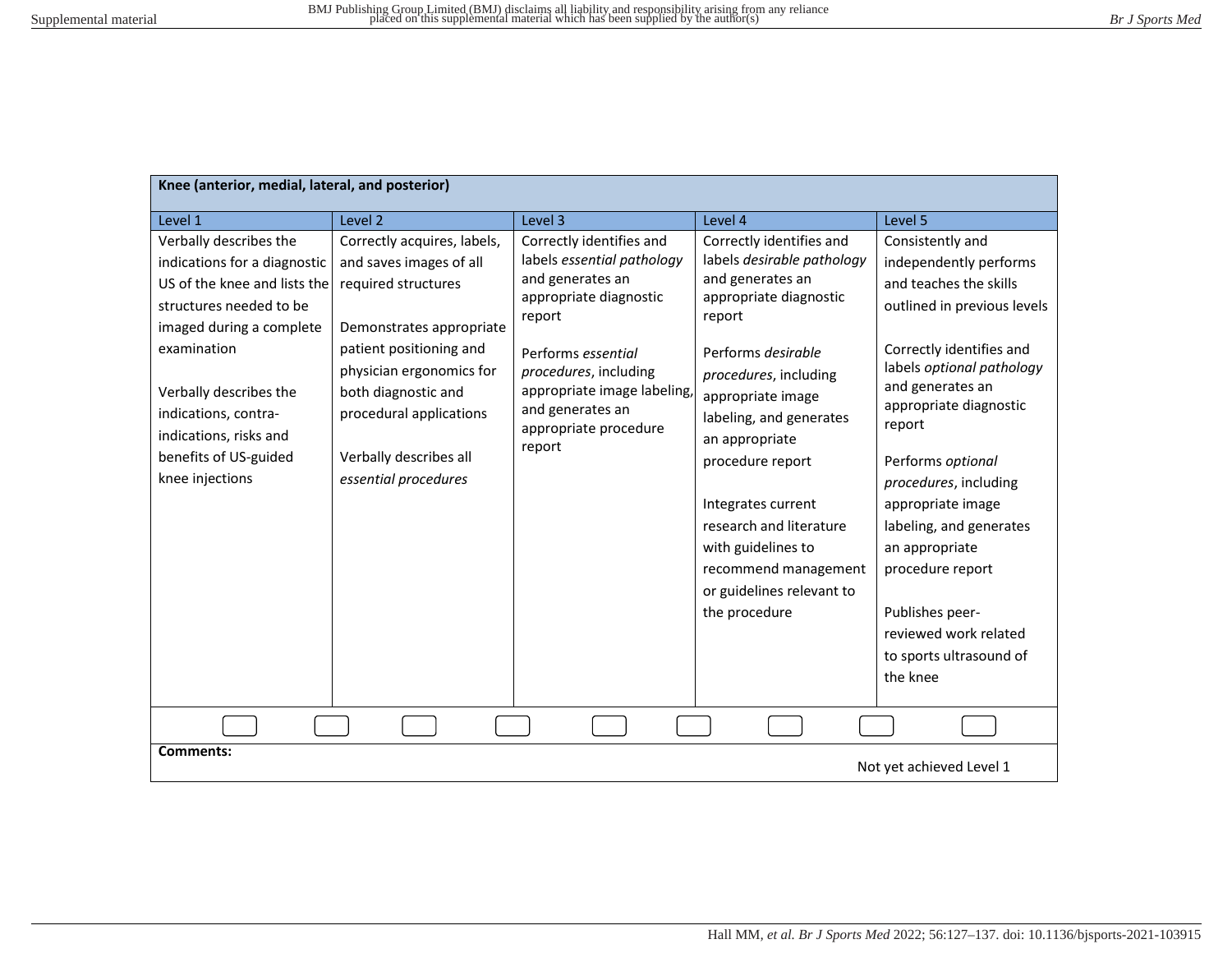| Leg and Ankle (anterior, medial, lateral, and posterior)                                                                                                                                                                                                                                               |                                                                                                                                                                                                                                                                      |                                                                                                                                                                                                                                                     |                                                                                                                                                                                                                                                                                                                                                                                                  |                                                                                                                                                                                                                                                                                                                                                                                                                                                      |  |  |
|--------------------------------------------------------------------------------------------------------------------------------------------------------------------------------------------------------------------------------------------------------------------------------------------------------|----------------------------------------------------------------------------------------------------------------------------------------------------------------------------------------------------------------------------------------------------------------------|-----------------------------------------------------------------------------------------------------------------------------------------------------------------------------------------------------------------------------------------------------|--------------------------------------------------------------------------------------------------------------------------------------------------------------------------------------------------------------------------------------------------------------------------------------------------------------------------------------------------------------------------------------------------|------------------------------------------------------------------------------------------------------------------------------------------------------------------------------------------------------------------------------------------------------------------------------------------------------------------------------------------------------------------------------------------------------------------------------------------------------|--|--|
| Level 1                                                                                                                                                                                                                                                                                                | Level 2                                                                                                                                                                                                                                                              | Level 3                                                                                                                                                                                                                                             | Level 4                                                                                                                                                                                                                                                                                                                                                                                          | Level 5                                                                                                                                                                                                                                                                                                                                                                                                                                              |  |  |
| Verbally describes the<br>indications for a diagnostic<br>US of the leg and ankle and<br>lists the structures needed<br>to be imaged during a<br>complete examination<br>Verbally describes the<br>indications, contra-<br>indications, risks and<br>benefits of US-guided leg<br>and ankle injections | Correctly acquires, labels,<br>and saves images of all<br>required structures<br>Demonstrates appropriate<br>patient positioning and<br>physician ergonomics for<br>both diagnostic and<br>procedural applications<br>Verbally describes all<br>essential procedures | Correctly identifies and<br>labels essential pathology<br>and generates an<br>appropriate diagnostic<br>report<br>Performs essential<br>procedures, including<br>appropriate image labeling,<br>and generates an<br>appropriate procedure<br>report | Correctly identifies and<br>labels desirable pathology<br>and generates an<br>appropriate diagnostic<br>report<br>Performs desirable<br>procedures, including<br>appropriate image<br>labeling, and generates<br>an appropriate<br>procedure report<br>Integrates current<br>research and literature<br>with guidelines to<br>recommend management<br>or guidelines relevant to<br>the procedure | Consistently and<br>independently performs<br>and teaches the skills<br>outlined in previous levels<br>Correctly identifies and<br>labels optional pathology<br>and generates an<br>appropriate diagnostic<br>report<br>Performs optional<br>procedures, including<br>appropriate image<br>labeling, and generates<br>an appropriate<br>procedure report<br>Publishes peer-<br>reviewed work related<br>to sports ultrasound of<br>the leg and ankle |  |  |
|                                                                                                                                                                                                                                                                                                        |                                                                                                                                                                                                                                                                      |                                                                                                                                                                                                                                                     |                                                                                                                                                                                                                                                                                                                                                                                                  |                                                                                                                                                                                                                                                                                                                                                                                                                                                      |  |  |
| <b>Comments:</b><br>Not yet achieved Level 1                                                                                                                                                                                                                                                           |                                                                                                                                                                                                                                                                      |                                                                                                                                                                                                                                                     |                                                                                                                                                                                                                                                                                                                                                                                                  |                                                                                                                                                                                                                                                                                                                                                                                                                                                      |  |  |